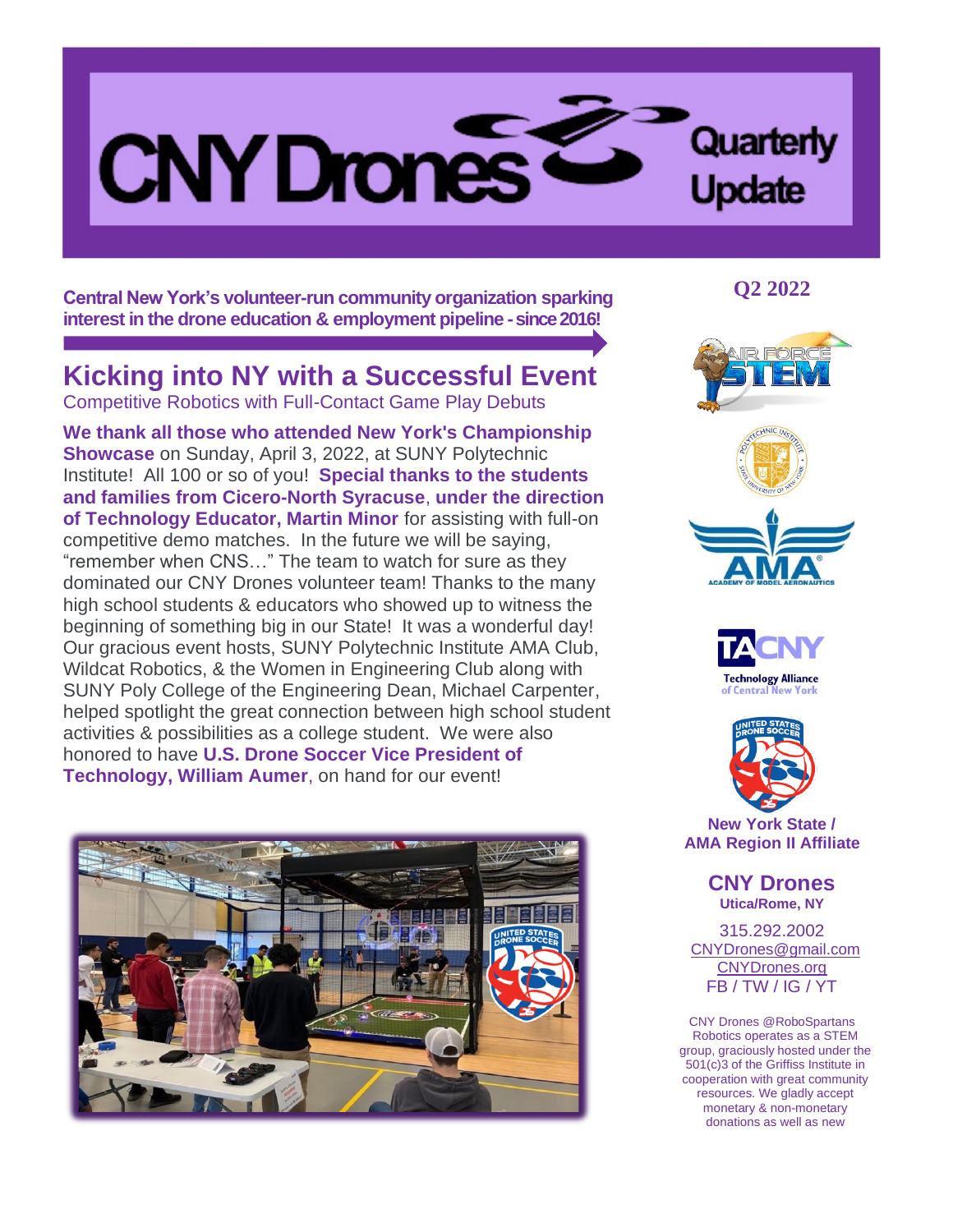#### **Collaboration with SUNY Poly college student**

**clubs** has been invaluable to our region's start in U.S. Drone Soccer. After a long downtime, clubs have done a great job regrouping. The work they put in before, during and after the Showcase continues to impress us.

If you missed our  $1<sup>st</sup>$  event - rest assured, there will be more! We continue to hold convenient online meetings & we're planning Tech Meet dates with a September Season Kick-Off.

#### **Mohawk Valley Community College's GEAR UP &**

**STEP Programs** are taking the lead in setting up as a multi-team league with a Professional Arena in MVCC's Rome Campus. We applaud Todd Kubica for taking a chance on U.S. Drone Soccer for his targeted technology programs. Todd is growing his support staff – so if you are interested in helping students prepare for college, look him up.

**NY Institute of Technology's STEP Program** (NYIT) also recently signed on with U.S. Drone Soccer. We're hoping to help establish a close relationship between STEP Programs Statewide that will encourage others to join in, eventually sharing the excitement of league play & learning. We thank Chris Williams for making the trip to visit with us on April 3rd!

**The New York Police Department (NYPD) Police Benevolent Association** has just greenlighted U.S. Drone Soccer for its afterschool program in the 5 boroughs. Our 5-year relationship with our friends at NYPD includes some memorable trips by our volunteers. We look forward to travelling once again! Plans are to train officers in the coming months to get them flying with their eager students over the summer!

# **The ground floor of U.S. Drone Soccer is firmly in place thanks to some great support!**

The Air Force Research Lab (AFRL) in Rome & The Technology Association of Central New York (TACNY) graciously supported our effort to establish U.S. Drone Soccer. With their assistance, we were able to purchase equipment necessary to set up our technical support system & anchor a Championship event in the center of

the State with the needed equipment. SUNY Polytechnic Institute's College of Engineering & tech-based student clubs have made the championship site & annual regional competition possible. Could we use more supporters?

Always! We're preparing for our first official season this fall & a championship event in March that will attract teams from New York and neighboring States. The more support we have, the more we can do to help students and educators.







2